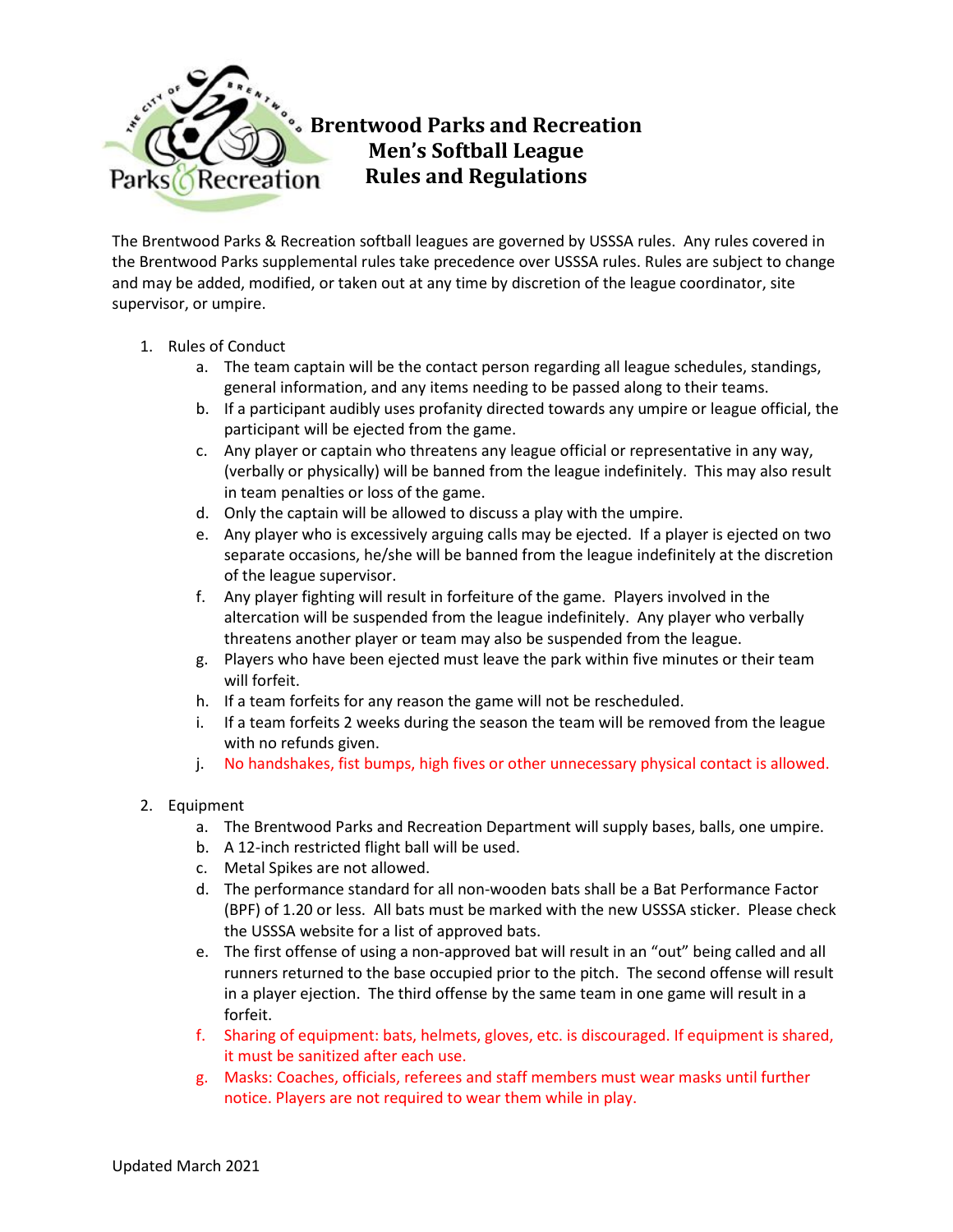- 3. Rules of the Game
	- a. Every coach, staff member and players must undergo a health screening when they arrive at the field for games. Face masks must be worn by all individuals when administering the health screening.
		- If coach, staff or player reports affirmative to any COVID19 symptoms during the screening, they must go home immediately.
	- b. Double header games will operate as two 55-minute games from the scheduled start time. If the time limit is reached before the start of the seventh inning, the current inning will be completed. No full inning is to begin after 55-minutes from the hour.
	- c. The clock will start at scheduled game time. After 10 minutes the  $1<sup>st</sup>$  game will be declared a forfeit. After 60 minutes have passed, the  $2^{nd}$  game will be declared a forfeit.
	- d. The captain of the winning team is required to sign the game card presented by the umpire.
		- Umpires will sign all game cards upon consent of team captains.
	- e. The umpire has the right to end a game at any time due to bad weather or other conditions or circumstances that make play unsafe. If an inning is not finished at that time, the score will revert back to that of the last full inning played. A game becomes official if four innings (3  $\times$  if the home team is winning) have been played. This applies for the regular season and playoffs.
	- f. Any regular season game ending in a tie after the time limit or at the end of 7 innings will be recorded as a tie.
	- g. Mercy Rule The follow run rules apply. A team will be declared winner if:
		- Winning by 20 runs after 3 innings
		- Winning by 15 runs after 4 innings
		- Winning by 10 runs after 5 innings
	- h. Base runners must keep in contact with their base and may leave ONLY when a pitched ball has reached or passed home plate, is batted or hits the ground.
		- Players must remain 6ft apart from others at all times.
	- i. Only one appeal on a base runner may be made per play and must be made before the next pitch. The ball is dead during an appeal.
	- j. **Pitching:** After the first inning, no warmup pitches will be allowed, except when a pitching change is made. Pitches must be at least 6ft and not exceed 12ft. The pitcher may pitch from the pitching plate or within the pitching area (an area the width of the plate and up to 6ft behind the plate) BUT must have one foot in contact with the plate when the pitch is released.
	- k. **Strike Zone Mat:** will measure 17" width X 36" length X 3/8" height. Any legal pitch that hits any part of the plate or strike zone mat will be called a strike. The strike zone mat *is not considered to be part of home plate*. A runner must tag the actual home plate to be considered safe. Touching the extender will not count.
	- l. **Starting Count:** Each batter will have the count of 1 ball and 1 strike when they reach the batter's box. If a batter has 2 strikes and hits a foul, the batter is out and the ball is dead.
	- m. When a defensive player clearly has the ball and is waiting for the runner and (in the judgment of the umpire) the runner deliberately and forcefully runs into the defensive player, the runner is declared out. The offender shall be ejected, the ball is dead and all other runners must return to the last base touched at the time of collision.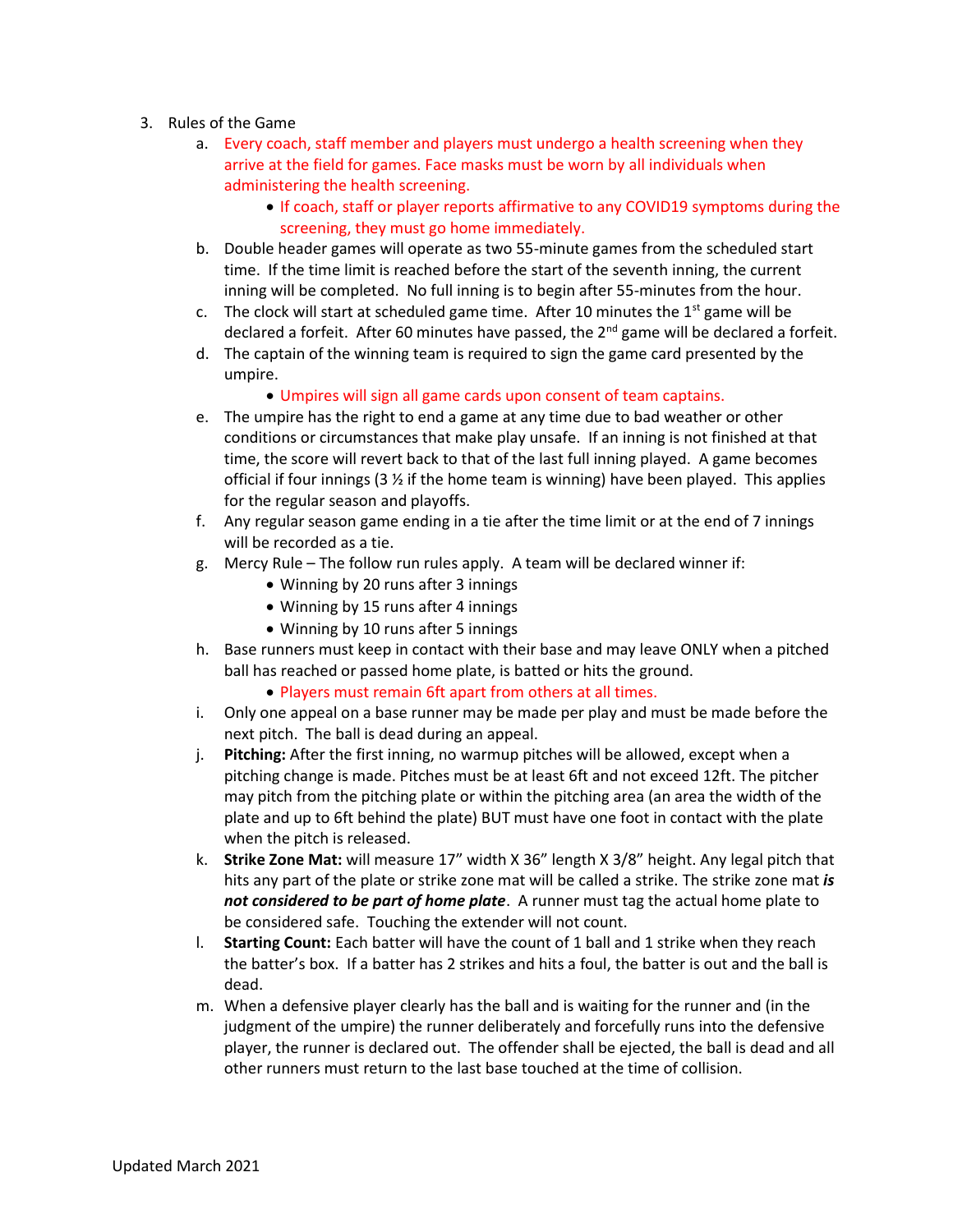- n. When a base runner is intentionally obstructed by a fielder who is not in the act of fielding, does not have the ball or fakes a tag, the umpire's judgment will be used to award bases accordingly.
- o. When a batter hits up the middle at the pitcher (in the judgement of the umpire) the team will receive one warning. The second ball hit intentionally up the middle, will be declared an out.
- p. Bunting or chopping down at the ball will be ruled an automatic out per the umpire's discretion.
- q. Only feet first sliding is allowed. A base runner that slides headfirst will result in an automatic out. If a player is trying return back to a base they have already gained, they are allowed to dive back in headfirst.
- r. **Home Run Limit:** 3 home runs over the outfield fence are allowed per game. Each additional home run over the fence that is hit above the limit will be considered an out. The home run rule shall apply to all leagues.
- s. Teams will be allowed to bat their entire line-up. Free substitution on defense is allowed within the batting order.
- 4. Players and Substitutions
	- a. All participants must be at least 18 years of age. An illegal player, not 18+ years of age, will result in forfeiture of any games he participated in.
	- b. A minimum of 8 players are required to start and continue a game. Additional players may be placed at the end of the batting order after a complete inning.
	- c. Players must remain 6 ft apart within the dugouts.
	- d. If a team is playing with only 8 players, the opposing team will supply a catcher to catch and return the pitch only. If a play is being made at home plate the defensive team must cover home plate.
	- e. Teams may bat their entire roster and substitute freely. Everyone must bat in the same order the entire game.
	- f. If a player has an injury or medical condition that he is able to bat but unable to run, a courtesy runner may be requested. The umpire will use their discretion when allowing a courtesy runner.
		- This request must be made prior to the beginning of the game.
		- The courtesy runner will be the individual on the team who made the last out.
		- The courtesy runner must be used every time the player who is requiring the runner makes it safely on base.
	- g. No pinch runners other than the courtesy runner are permitted.
- 5. Rosters/Schedules/Standings:
	- a. All rosters are due to the Site Supervisor/Umpire upon arrival to the first game. All players must read and sign the roster prior to taking the field for gameplay.
	- b. Changes to the team roster must be made by the 2nd week of play. An illegal player, not on the roster or not 18+ years of age, will result in forfeiture of any games he participated in.
	- c. An individual may not play for more than one team in the same league.
	- d. Standings will be updated weekly to the website.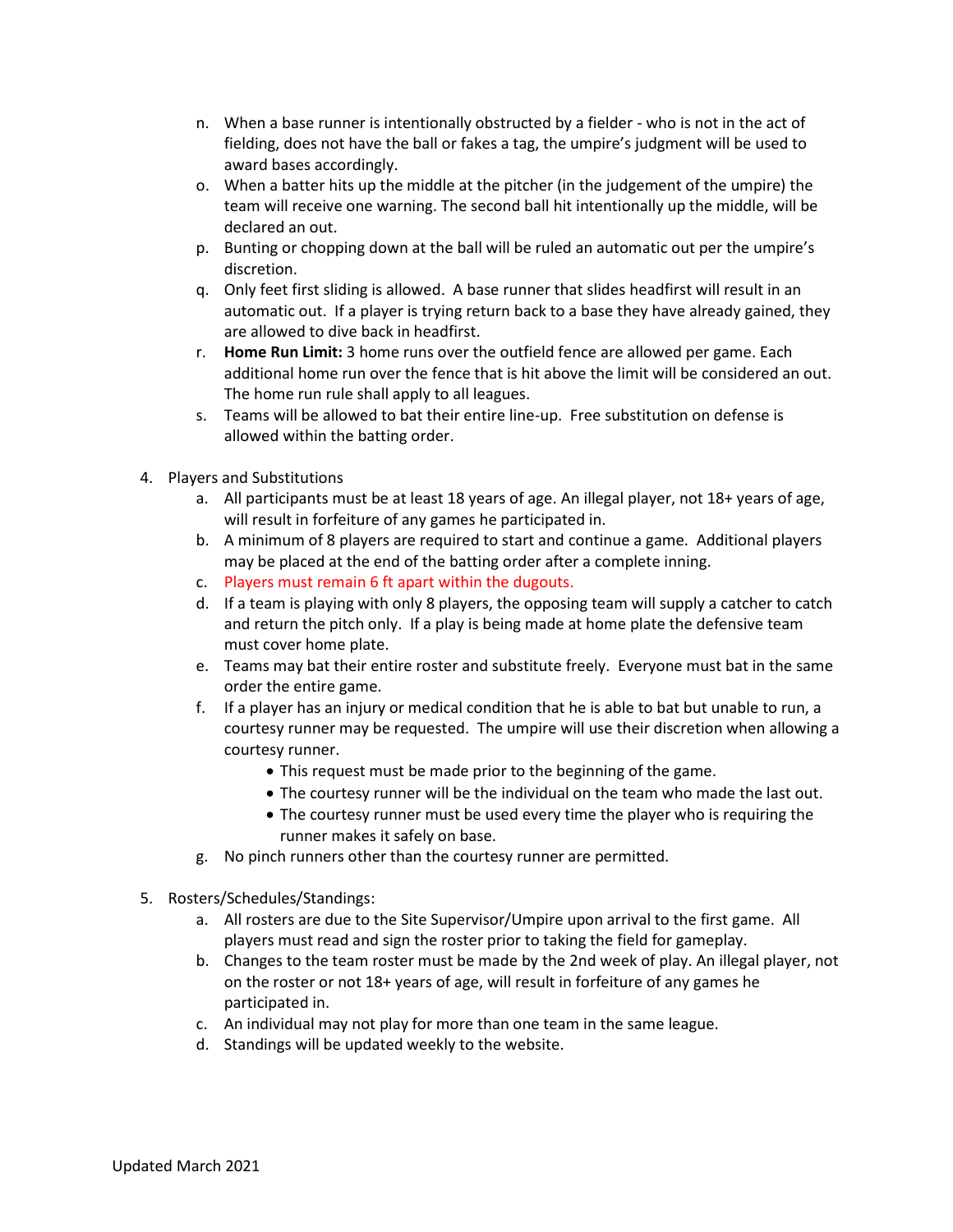- 6. Playoffs
	- a. Regular season will be followed by a single elimination playoff tournament. All teams will qualify for playoffs.
	- b. Tiebreakers for playoff seeding will be handled in this order:
		- Head to head competition between the teams tied.
		- Margin of victory with all tied teams.
		- Fewest runs allowed for team.
		- Coin toss will determine the winner.
- 7. Inclement Weather Policy
	- a. The sports hotline will be updated daily by 4pm. Please contact the hotline for field conditions and game cancellations. The sports hotline number is **314-963-8686.**
	- b. Rain make-ups will be scheduled at the League Coordinator's discretion. Every attempt will be made to re-schedule rained out games on the same night at the end of the regular season. If a team forfeits their scheduled make-up game, regardless of when it was re-scheduled, another make-up game will not be scheduled.
	- c. Revised schedules will be emailed to the captains and can also be found on the website.
	- d. There will be no refunds for any games not played due to forfeits or excessive rainouts.
- 8. Park Rules
	- a. Glass containers are prohibited throughout the parks, courts, fields, and trails.
	- b. The City of Brentwood is not responsible for stolen or loss of personal property.
	- c. All players and staff must remain 6 ft apart at all times and practice social distancing.
	- d. Two Spectators per player are allowed.
	- e. All players must leave Brentwood Park within 15 minutes of their final game to avoid congregating.